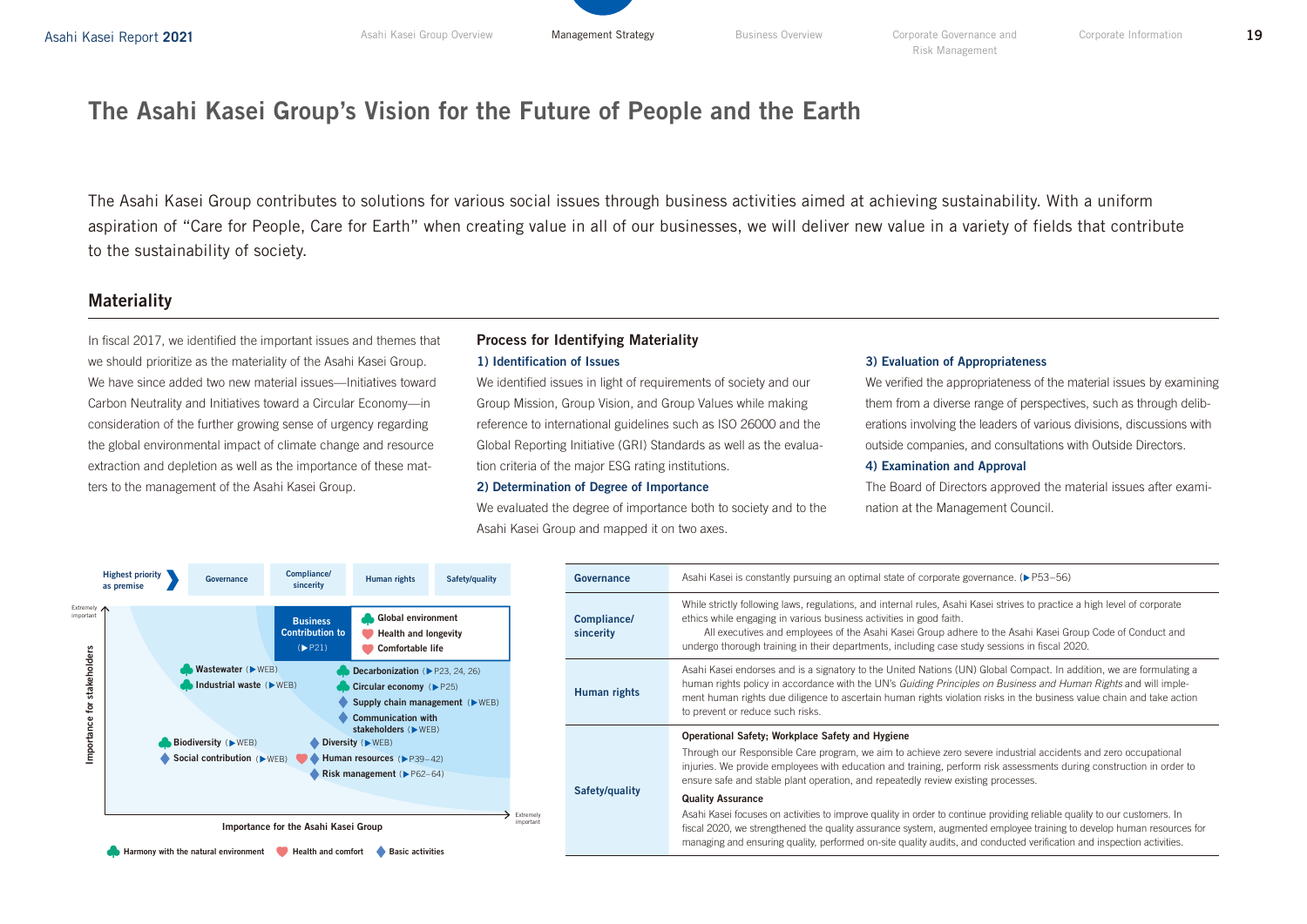### Provision of Value through Our Businesses for Realizing a Sustainable Society

To achieve our vision for the future of people and the earth and provide greater value to society, we have determined five priority fields for provision of value and are allocating management resources to them. These fields are Environment & Energy,

Mobility, and Life Material in the Material sector, Home & Living in the Homes sector, and Health Care in the Health Care sector. In these priority fields for provision of value, we will continue contributing to the future of people and the earth through our

business activities while pursuing the development of a portfolio of high-profitability and high-value-added businesses from the perspective of "Care for People, Care for Earth."